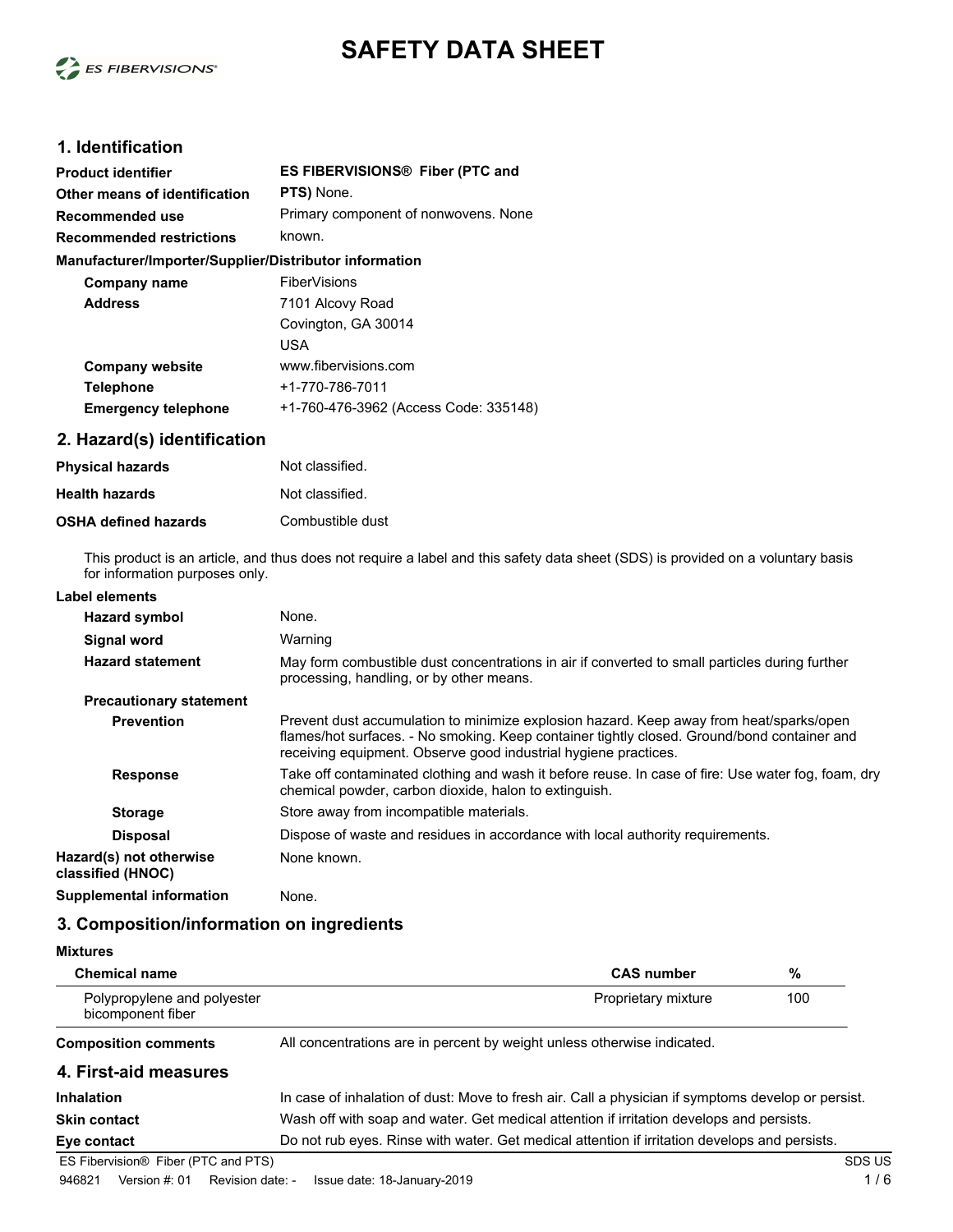| Ingestion                                                                    | Rinse mouth. Get medical attention if symptoms occur.                                                                                                                                                                                                                                                                                                                                                                                                                                                                                                                                                                                                                       |
|------------------------------------------------------------------------------|-----------------------------------------------------------------------------------------------------------------------------------------------------------------------------------------------------------------------------------------------------------------------------------------------------------------------------------------------------------------------------------------------------------------------------------------------------------------------------------------------------------------------------------------------------------------------------------------------------------------------------------------------------------------------------|
| <b>Most important</b><br>symptoms/effects, acute and<br>delayed              | Dusts may irritate the respiratory tract, skin and eyes. May cause allergic skin disorders in<br>sensitive individuals.                                                                                                                                                                                                                                                                                                                                                                                                                                                                                                                                                     |
| Indication of immediate<br>medical attention and special<br>treatment needed | Treat symptomatically.                                                                                                                                                                                                                                                                                                                                                                                                                                                                                                                                                                                                                                                      |
| <b>General information</b>                                                   | Ensure that medical personnel are aware of the material(s) involved, and take precautions to<br>protect themselves.                                                                                                                                                                                                                                                                                                                                                                                                                                                                                                                                                         |
| 5. Fire-fighting measures                                                    |                                                                                                                                                                                                                                                                                                                                                                                                                                                                                                                                                                                                                                                                             |
| Suitable extinguishing media                                                 | Avoid high pressure media which could cause the formation of a potentially explosible dust-air<br>mixture. Water fog. Foam. Dry chemical powder. Carbon dioxide (CO2). Halon. Apply<br>extinguishing media carefully to avoid creating airborne dust.                                                                                                                                                                                                                                                                                                                                                                                                                       |
| Unsuitable extinguishing<br>media                                            | Do not use water jet as an extinguisher, as this will spread the fire.                                                                                                                                                                                                                                                                                                                                                                                                                                                                                                                                                                                                      |
| Specific hazards arising from<br>the chemical                                | Explosion hazard: Avoid generating dust; fine dust dispersed in air in sufficient concentrations and<br>in the presence of an ignition source is a potential dust explosion hazard. During fire, gases<br>hazardous to health may be formed such as: Carbon oxides. Hydrocarbons. Aldehydes. Ketones.<br>Acrolein. Formaldehyde. Acetic acid. Fatty acids.                                                                                                                                                                                                                                                                                                                  |
| Special protective equipment<br>and precautions for firefighters             | Self-contained breathing apparatus and full protective clothing must be worn in case of fire.                                                                                                                                                                                                                                                                                                                                                                                                                                                                                                                                                                               |
| <b>Fire fighting</b><br>equipment/instructions                               | In case of fire and/or explosion do not breathe fumes. Move containers from fire area if you can do<br>so without risk.                                                                                                                                                                                                                                                                                                                                                                                                                                                                                                                                                     |
| <b>Specific methods</b>                                                      | Use standard firefighting procedures and consider the hazards of other involved materials.                                                                                                                                                                                                                                                                                                                                                                                                                                                                                                                                                                                  |
| <b>General fire hazards</b>                                                  | Material will burn in a fire. If small particles are generated during further processing, handling, or<br>by other means, may form combustible dust concentrations in air.                                                                                                                                                                                                                                                                                                                                                                                                                                                                                                  |
| 6. Accidental release measures                                               |                                                                                                                                                                                                                                                                                                                                                                                                                                                                                                                                                                                                                                                                             |
| Personal precautions,<br>protective equipment and<br>emergency procedures    | Keep unnecessary personnel away. Keep people away from and upwind of spill/leak. Use only<br>non-sparking tools. Dust deposits should not be allowed to accumulate on surfaces, as these may<br>form an explosive mixture if they are released into the atmosphere in sufficient concentration.<br>Wear appropriate protective equipment and clothing during clean-up. Use a NIOSH/MSHA<br>approved respirator if there is a risk of exposure to dust/fume at levels exceeding the exposure<br>limits. Ensure adequate ventilation. Local authorities should be advised if significant spillages<br>cannot be contained. For personal protection, see section 8 of the SDS. |
| Mathada and matariala far                                                    | Eliminate all ignition sources (no smoking flares, sparks, or flames in immediate area). Take                                                                                                                                                                                                                                                                                                                                                                                                                                                                                                                                                                               |

Eliminate all ignition sources (no smoking, flares, sparks, or flames in immediate area). Take precautionary measures against static discharge. Use only non-sparking tools. Avoid dispersal of dust in the air (i.e., clearing dust surfaces with compressed air). Collect dust using a vacuum cleaner equipped with HEPA filter. Stop the flow of material, if this is without risk. **Methods and materials for containment and cleaning up**

> If product is not contaminated, scoop into clean containers for use. If product is contaminated, scoop into containers and discard appropriately. Following product recovery, flush area with water.

For waste disposal, see section 13 of the SDS.

**Environmental precautions** Avoid discharge into drains, water courses or onto the ground.

# **7. Handling and storage**

| Precautions for safe handling                                   | Minimize dust generation and accumulation. Avoid significant deposits of material, especially on<br>horizontal surfaces, which may become airborne and form combustible dust clouds and may<br>contribute to secondary explosions. Routine house keeping should be instituted to ensure that<br>dusts do not accumulate on surfaces. Dry powders can build static electricity charges when<br>subjected to the friction of transfer and mixing operations. Provide adequate precautions, such as<br>electrical grounding and bonding, or inert atmospheres. Keep away from heat/sparks/open<br>flames/hot surfaces. - No smoking. Explosion-proof general and local exhaust ventilation. |
|-----------------------------------------------------------------|------------------------------------------------------------------------------------------------------------------------------------------------------------------------------------------------------------------------------------------------------------------------------------------------------------------------------------------------------------------------------------------------------------------------------------------------------------------------------------------------------------------------------------------------------------------------------------------------------------------------------------------------------------------------------------------|
|                                                                 | Employees who have a history of skin disease or allergy should receive medical clearance prior to<br>employment involving direct contact with this product. Wear appropriate personal protective<br>equipment. Observe good industrial hygiene practices.                                                                                                                                                                                                                                                                                                                                                                                                                                |
| Conditions for safe storage,<br>including any incompatibilities | Keep containers tightly closed in a dry, cool and well-ventilated place. Store at temperature below<br>140°F (60°C). Store away from incompatible materials (see Section 10 of the SDS).                                                                                                                                                                                                                                                                                                                                                                                                                                                                                                 |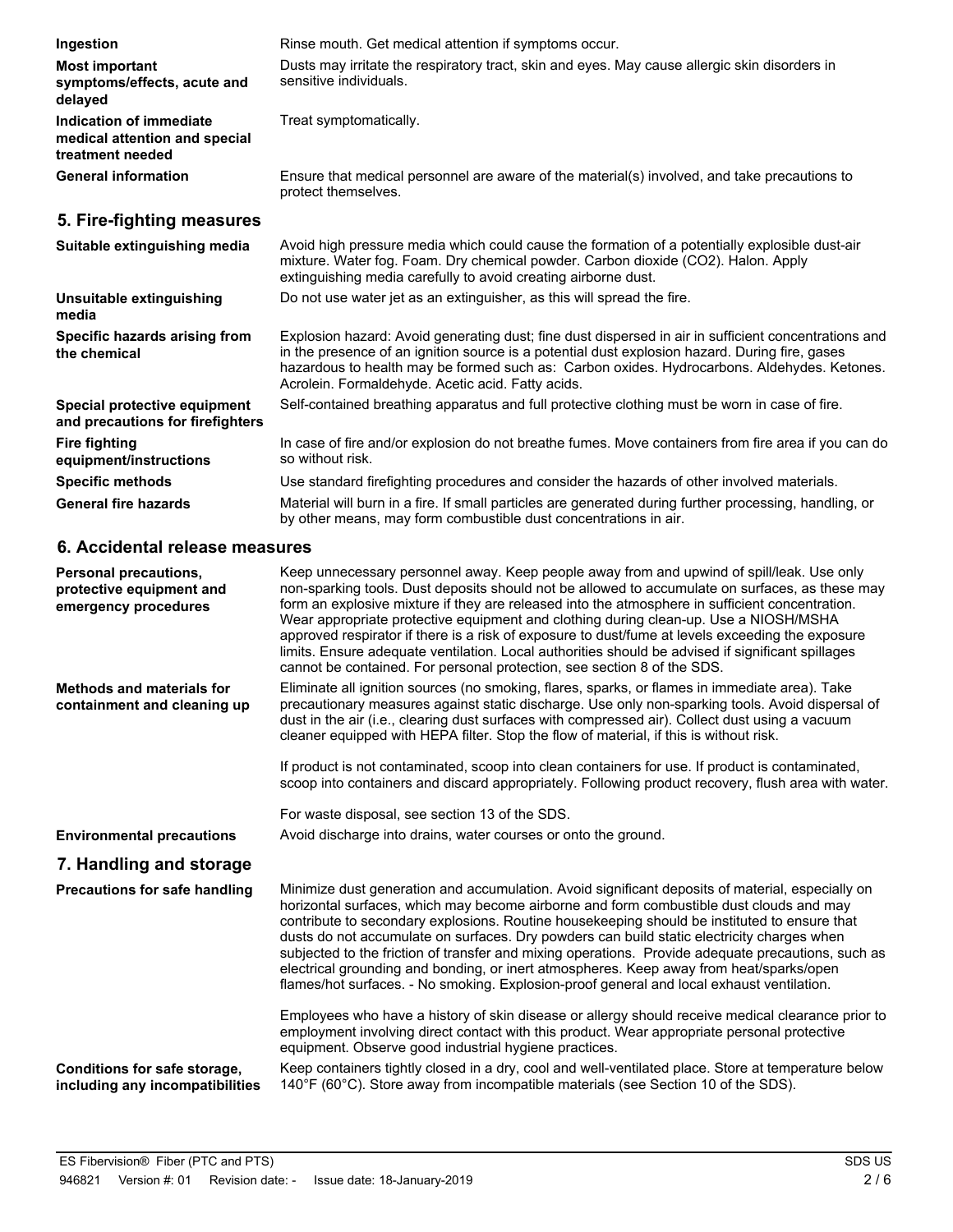# **8. Exposure controls/personal protection**

#### **Occupational exposure limits US. OSHA Table Z-3 (29 CFR 1910.1000) Materials generated Value Form during handling Type** Dust **TWA** TWA 5 mg/m3 Respirable fraction. 15 mg/m3 Total dust. 50 mppcf Total dust. 15 mppcf Respirable fraction. **US. ACGIH Threshold Limit Values Materials generated Value Form during handling Type** Dust **TWA** TWA 3 mg/m3 Respirable particles. 10 mg/m3 Inhalable particles. **Biological limit values** No biological exposure limits noted for the ingredient(s). Explosion-proof general and local exhaust ventilation. Good general ventilation should be used. Ventilation rates should be matched to conditions. If applicable, use process enclosures, local exhaust ventilation, or other engineering controls to maintain airborne levels below recommended exposure limits. If exposure limits have not been established, maintain airborne levels to an acceptable level. **Appropriate engineering controls Individual protection measures, such as personal protective equipment Eye/face protection** Unvented, tight fitting goggles should be worn in dusty areas. **Skin protection Hand protection** Wear protective gloves. **Skin protection Other** Normal work clothing (long sleeved shirts and long trousers) are recommended. If engineering controls do not maintain airborne concentrations below recommended exposure limits (where applicable) or to an acceptable level (in countries where exposure limits have not been established), an approved respirator must be worn. Use a NIOSH/MSHA approved respirator if there is a risk of exposure to dust/fume at levels exceeding the exposure limits. If respirators are used, a program should be instituted to assure compliance with OSHA 29 CFR 1910.134. **Respiratory protection Thermal hazards** Wear appropriate thermal protective clothing, when necessary. When using, do not eat, drink or smoke. Always observe good personal hygiene measures, such as washing after handling the material and before eating, drinking, and/or smoking. Routinely wash work clothing and protective equipment to remove contaminants. **General hygiene considerations**

## **9. Physical and chemical properties**

| Appearance                                   |                                                                                       |
|----------------------------------------------|---------------------------------------------------------------------------------------|
| <b>Physical state</b>                        | Solid.                                                                                |
| Form                                         | Textured and soft fibers.                                                             |
| Color                                        | Various.                                                                              |
| Odor                                         | Slight odor of spin finish.                                                           |
| <b>Odor threshold</b>                        | Not available.                                                                        |
| рH                                           | $6.5 \pm 1$ at a concentration of 10% (made on the spin finish)                       |
| Melting point/freezing point                 | 320 °F (160 °C) (Surface melting)<br>500 °F (260 °C) (Complete melting)               |
| Initial boiling point and boiling<br>range   | Not available.                                                                        |
| <b>Flash point</b>                           | $> 650.0$ °F ( $> 343.3$ °C) (Setchkin)                                               |
| <b>Evaporation rate</b>                      | Negligible.                                                                           |
| Flammability (solid, gas)                    | Will burn if involved in a fire. Fine particles may form explosive mixtures with air. |
| Upper/lower flammability or explosive limits |                                                                                       |

**Explosive limit - lower (%)** Not available.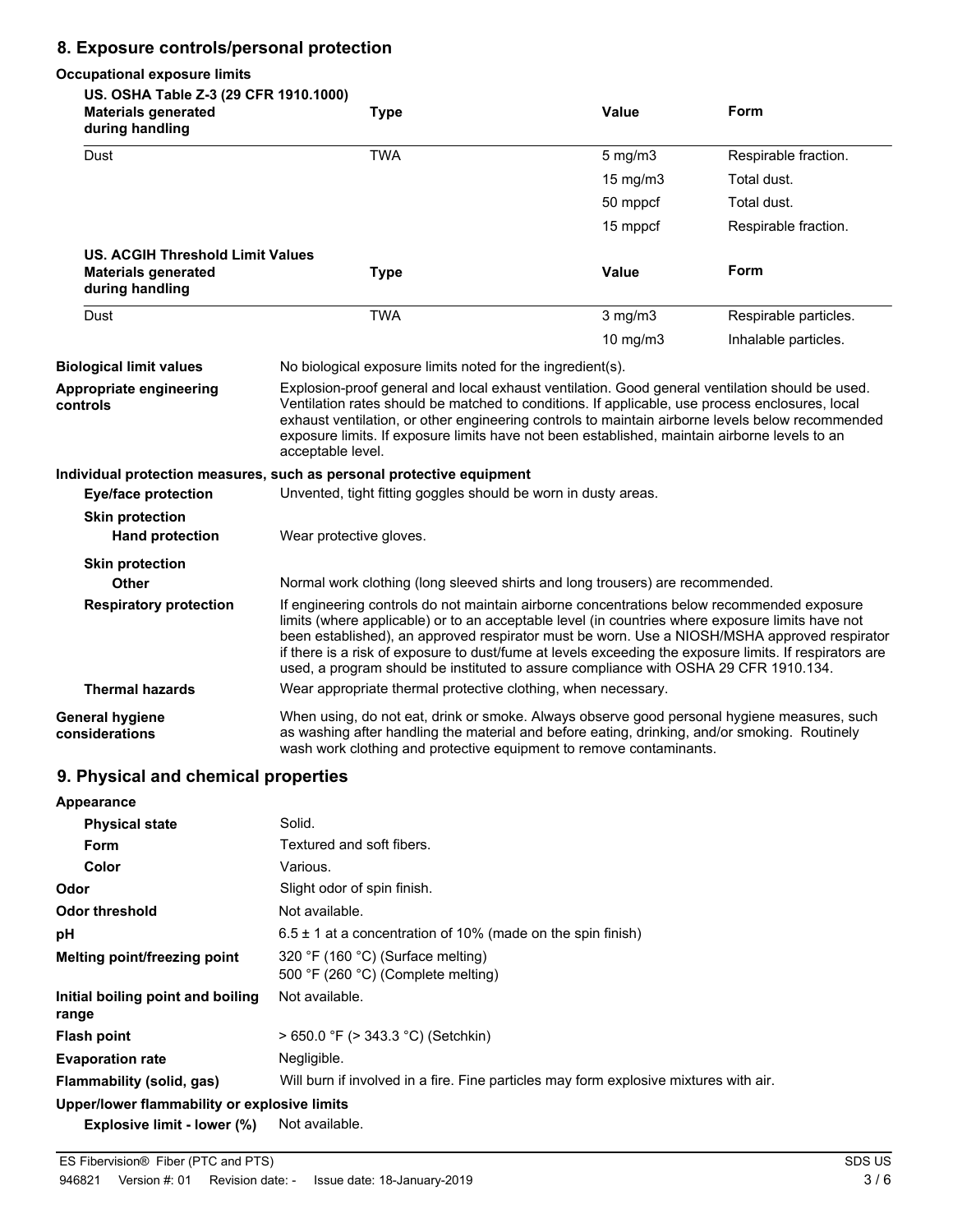| Explosive limit - upper (%)                       | Not available.                                                                               |
|---------------------------------------------------|----------------------------------------------------------------------------------------------|
| Vapor pressure                                    | Not available.                                                                               |
| Vapor density                                     | Not available.                                                                               |
| <b>Relative density</b>                           | Not available.                                                                               |
| Solubility(ies)                                   |                                                                                              |
| Solubility (water)                                | $<$ 1 % Negligible.                                                                          |
| <b>Partition coefficient</b><br>(n-octanol/water) | Not available.                                                                               |
| <b>Auto-ignition temperature</b>                  | $>650$ °F ( $>343.33$ °C)                                                                    |
| Decomposition temperature                         | $>= 572$ °F ( $>= 300$ °C)                                                                   |
| <b>Viscosity</b>                                  | Not applicable.                                                                              |
| <b>Other information</b>                          |                                                                                              |
| <b>Density</b>                                    | 1.00 - 1.30 $g/cm3$                                                                          |
| <b>Explosive properties</b>                       | Not explosive.                                                                               |
| <b>Oxidizing properties</b>                       | Not oxidizing.                                                                               |
| <b>Percent volatile</b>                           | $<$ 3 % (Water)                                                                              |
| 10. Stability and reactivity                      |                                                                                              |
| <b>Reactivity</b>                                 | The product is stable and non-reactive under normal conditions of use, storage and transport |

| <b>Reactivity</b>                            | The product is stable and non-reactive under normal conditions of use, storage and transport.                                                                                                                                        |
|----------------------------------------------|--------------------------------------------------------------------------------------------------------------------------------------------------------------------------------------------------------------------------------------|
| <b>Chemical stability</b>                    | Material is stable under normal conditions.                                                                                                                                                                                          |
| <b>Possibility of hazardous</b><br>reactions | No dangerous reaction known under conditions of normal use.                                                                                                                                                                          |
| <b>Conditions to avoid</b>                   | Keep away from heat, hot surfaces, sparks, open flames and other ignition sources. Avoid<br>temperatures exceeding the decomposition temperature. Contact with incompatible materials.<br>Minimize dust generation and accumulation. |
| Incompatible materials                       | Strong oxidizing agents. Strong acids. Strong bases.                                                                                                                                                                                 |
| <b>Hazardous decomposition</b><br>products   | Decomposition is not expected under normal conditions of use and storage. For hazardous<br>combustion products, see section 5.                                                                                                       |

# **11. Toxicological information**

## **Information on likely routes of exposure**

| <b>Inhalation</b>                                                                  | Dust may irritate respiratory system.                                                                                   |
|------------------------------------------------------------------------------------|-------------------------------------------------------------------------------------------------------------------------|
| <b>Skin contact</b>                                                                | Dust or powder may irritate the skin.                                                                                   |
| Eye contact                                                                        | Dust may irritate the eyes.                                                                                             |
| Ingestion                                                                          | May cause discomfort if swallowed.                                                                                      |
| Symptoms related to the<br>physical, chemical and<br>toxicological characteristics | Dusts may irritate the respiratory tract, skin and eyes. May cause allergic skin disorders in<br>sensitive individuals. |
| Information on toxicological effects                                               |                                                                                                                         |
| Acute toxicity                                                                     | Not expected to be acutely toxic.                                                                                       |
| Skin corrosion/irritation                                                          | Prolonged skin contact may cause temporary irritation.                                                                  |
| Serious eve damage/eve<br>irritation                                               | Direct contact with eyes may cause temporary irritation.                                                                |
| Respiratory or skin sensitization                                                  |                                                                                                                         |
| <b>Respiratory sensitization</b>                                                   | Not a respiratory sensitizer.                                                                                           |
| <b>Skin sensitization</b>                                                          | Not classified. However: May cause allergic skin disorders in sensitive individuals.                                    |
| Germ cell mutagenicity                                                             | No data available to indicate product or any components present at greater than 0.1% are<br>mutagenic or genotoxic.     |
| Carcinogenicity                                                                    | Not classifiable as to carcinogenicity to humans.                                                                       |
| <b>IARC Monographs. Overall Evaluation of Carcinogenicity</b><br>Not listed.       |                                                                                                                         |

# **NTP Report on Carcinogens**

Not listed.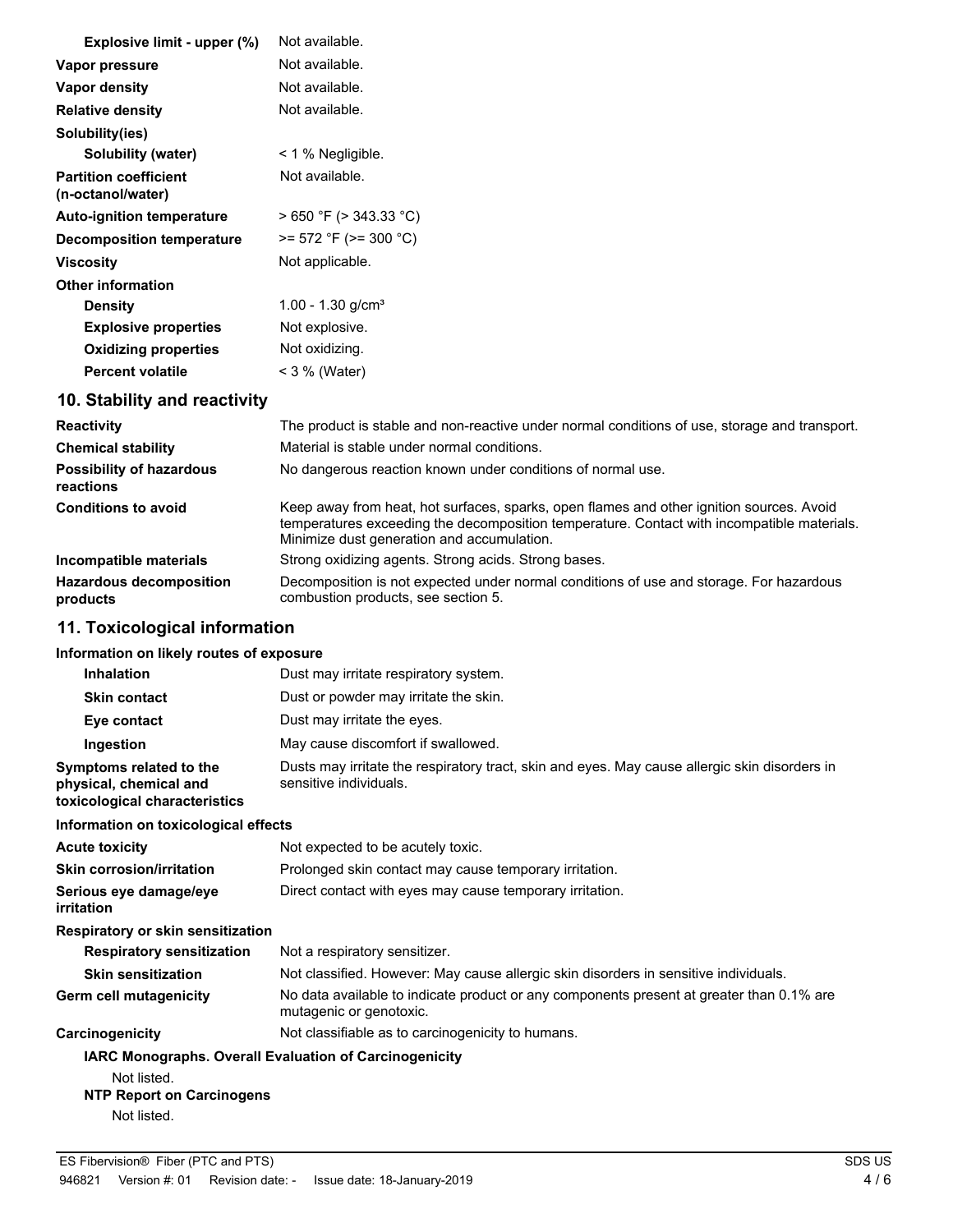#### **OSHA Specifically Regulated Substances (29 CFR 1910.1001-1053)**

| Not regulated.                                        |                                                                              |
|-------------------------------------------------------|------------------------------------------------------------------------------|
| <b>Reproductive toxicity</b>                          | This product is not expected to cause reproductive or developmental effects. |
| Specific target organ toxicity -<br>single exposure   | Not classified.                                                              |
| Specific target organ toxicity -<br>repeated exposure | Not classified.                                                              |
| <b>Aspiration hazard</b>                              | Not an aspiration hazard.                                                    |
| <b>Further information</b>                            | No other specific acute or chronic health impact noted.                      |
|                                                       |                                                                              |

#### **12. Ecological information**

| <b>Ecotoxicity</b>               | The product is not classified as environmentally hazardous. However, this does not exclude the<br>possibility that large or frequent spills can have a harmful or damaging effect on the environment. |
|----------------------------------|-------------------------------------------------------------------------------------------------------------------------------------------------------------------------------------------------------|
| Persistence and degradability    | The product is not expected to be biodegradable.                                                                                                                                                      |
| <b>Bioaccumulative potential</b> | No data available on bioaccumulation.                                                                                                                                                                 |
| Mobility in soil                 | The product is insoluble in water.                                                                                                                                                                    |
| Other adverse effects            | None known.                                                                                                                                                                                           |

#### **13. Disposal considerations**

| <b>Disposal instructions</b>             | Collect and reclaim or dispose in sealed containers at licensed waste disposal site. Incinerate the<br>material under controlled conditions in an approved incinerator. Dispose of contents/container in<br>accordance with local/regional/national/international regulations. |
|------------------------------------------|--------------------------------------------------------------------------------------------------------------------------------------------------------------------------------------------------------------------------------------------------------------------------------|
| Local disposal regulations               | Dispose in accordance with all applicable regulations.                                                                                                                                                                                                                         |
| Hazardous waste code                     | The waste code should be assigned in discussion between the user, the producer and the waste<br>disposal company.                                                                                                                                                              |
| Waste from residues / unused<br>products | Dispose of in accordance with local regulations. Empty containers or liners may retain some<br>product residues. This material and its container must be disposed of in a safe manner (see:<br>Disposal instructions).                                                         |
| Contaminated packaging                   | Empty containers should be taken to an approved waste handling site for recycling or disposal.                                                                                                                                                                                 |

#### **14. Transport information**

#### **DOT**

Not regulated as dangerous goods.

#### **IATA**

Not regulated as dangerous goods.

#### **IMDG**

Not regulated as dangerous goods.

#### **Transport in bulk according to** Not applicable. **Annex II of MARPOL 73/78 and the IBC Code**

#### **15. Regulatory information**

**US federal regulations**

This product is an article pursuant to 29 CFR 1910.1200 and, as such, is not subject to the OSHA Hazard Communication Standard.

This product is considered an article and is not subject to TSCA requirements.

**TSCA Section 12(b) Export Notification (40 CFR 707, Subpt. D)**

Not regulated.

#### **CERCLA Hazardous Substance List (40 CFR 302.4)**

Not listed.

**SARA 304 Emergency release notification**

Not regulated.

**OSHA Specifically Regulated Substances (29 CFR 1910.1001-1053)**

Not regulated.

**Superfund Amendments and Reauthorization Act of 1986 (SARA)**

#### **SARA 302 Extremely hazardous substance**

Not listed.